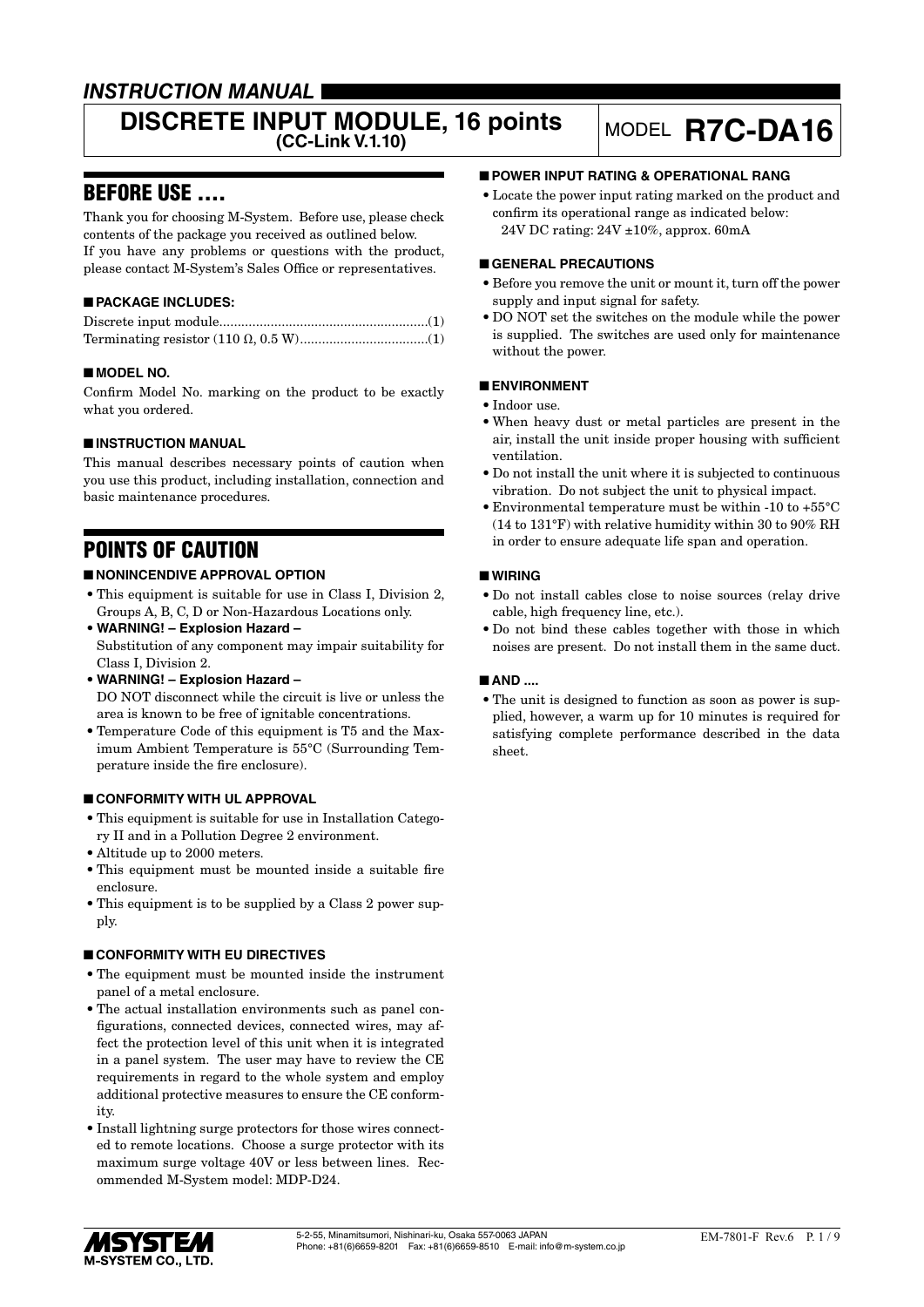### COMPONENT IDENTIFICATION



- 
- (B) Station Address Setting Rotary SW
- (C) Baud Rate Setting Rotary SW
- (D) Operating Mode Setting DIP SW (SW1) (E) Discrete Input Status Indicator LED
- (F) CC-Link, Power Supply Terminals
- (G) Input Terminals
- \*1. Refer to 'Status Indicator LED' section for detailed information.

#### ■ **STATUS INDICATOR LED**

| ID         | COLOR <sup>1</sup> | <b>FUNCTION</b>                                           |
|------------|--------------------|-----------------------------------------------------------|
| <b>PWR</b> | Red                | Turns on when the internal 5V is sup-<br>plied normally.  |
| <b>RUN</b> | Red                | Turns on when the refresh data is re-<br>ceived normally. |
| ERR.       | Red                | Turns on when the received data is<br>abnormal.           |
| SD         | Red                | Turns on when the module is transmit-<br>ting.            |
| RD.        | $_{\rm Red}$       | Turns on when the module is receiving.                    |

### ■ **STATION ADDRESS**

Station Address is selected between 1 and 64 in decimal. The left switch determines the tenth place digit, while the right switch does the ones place digit of the address.



### ■ **BAUD RATE**

ო

Baud Rate is selected with the rotary switch.



- Baud Rate Setting

### ■ **OPERATING MODE**

(\*) Factory setting

#### **• Extension (SW1-1, 1-2, 1-3, 1-4)**

| SW1-1 |     |     |            | $ SW1-2 SW1-3 SW1-4 $ EXTENSION |
|-------|-----|-----|------------|---------------------------------|
| OΝ    | OFF | OFF | <b>OFF</b> | No extension $(*)$              |
| ON    | OFF | OFF | ON         | Discrete input, 8 or 16 points  |
| OFF   | OFF | OFF | ON         | Discrete output, 8 or 16 points |

#### **• Output at the loss of communication (SW1-5)**

|     | SW1-5 OUTPUT AT THE LOSS OF COMMUNICATION                            |
|-----|----------------------------------------------------------------------|
| OFF | Reset the output (turned off)                                        |
| ON  | Hold the output (*)<br>$(maintains the last data received normally)$ |

Note: Be sure to set unused SW1-6 through 1-8 to OFF.

4

#### ■ **POWER SUPPLY, CC-LINK TERMINAL ASSIGNMENT**

|    |    | 5  |     | 6      |    |    |  |
|----|----|----|-----|--------|----|----|--|
| DA |    | DG |     | $+24V$ |    | ٥V |  |
|    |    |    | 2   |        | 3  |    |  |
|    | DB |    | SLD |        | FG |    |  |

| NO. | חו          | <b>FUNCTION, NOTES</b> |
|-----|-------------|------------------------|
|     | DB          | White                  |
| 2   | SLD         | Shield                 |
| 3   | FG          | FG                     |
| 4   | DA          | Blue                   |
| 5   | $_{\rm DG}$ | Yellow                 |
| 6   | $+24V$      | Power input (24V DC)   |
|     | ov          | Power input (0V)       |
|     |             |                        |

#### ■ **INPUT TERMINAL ASSIGNMENT**

|  | 10 |    |    | 12 |    | 13 |    |     |    | 15 |    | 16 |    |    |   | 18<br>vr |  |
|--|----|----|----|----|----|----|----|-----|----|----|----|----|----|----|---|----------|--|
|  |    |    |    | X3 |    | X5 |    | ,,, |    | X9 |    |    | ХB | ХC |   |          |  |
|  |    |    |    |    |    |    | л. |     |    |    |    |    |    |    | 9 |          |  |
|  |    | X0 | X2 |    | X4 |    | X6 |     | X8 |    | ХA |    |    |    |   |          |  |

| NO.              | ID  | <b>FUNCTION</b> | NO. | ID             | <b>FUNCTION</b> |
|------------------|-----|-----------------|-----|----------------|-----------------|
| 1                | COM | Common          | 10  | COM            | Common          |
| $\boldsymbol{2}$ | X0  | Input 0         | 11  | X1             | Input 1         |
| 3                | X2  | Input 2         | 12  | X3             | Input 3         |
| $\overline{4}$   | X4  | Input 4         | 13  | X <sub>5</sub> | Input 5         |
| 5                | X6  | Input 6         | 14  | X7             | Input 7         |
| 6                | X8  | Input 8         | 15  | X9             | Input 9         |
| 7                | XA  | Input 10        | 16  | XB             | Input 11        |
| 8                | XC  | Input 12        | 17  | <b>XD</b>      | Input 13        |
| 9                | XE  | Input 14        | 18  | XF             | Input 15        |

#### ■ **EXTENSION MODULE**

Combinations with all extension modules are selectable.

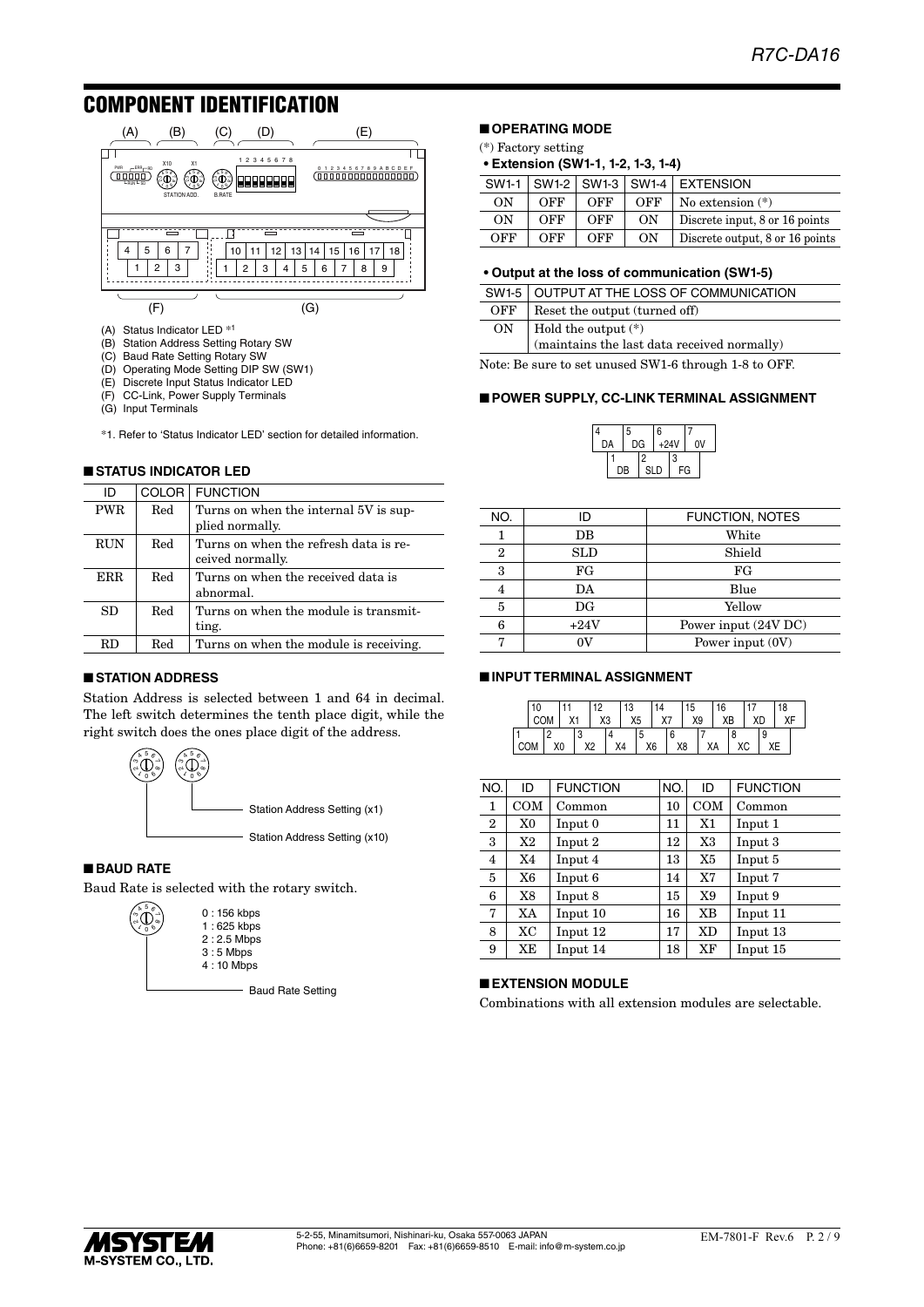## INDICATOR LED

|                | <b>STATUS INDICATOR LED</b> |            |            |            |                                                                                      |
|----------------|-----------------------------|------------|------------|------------|--------------------------------------------------------------------------------------|
| <b>PWR</b>     | <b>RUN</b>                  | <b>ERR</b> | $SD *1$    | <b>RD</b>  | STATUS <sup>*2</sup>                                                                 |
| 0N             | ON                          | BL         | BL.        | ON         | Communicates normally with occasional CRC errors due to noise interference.          |
| <b>ON</b>      | <b>ON</b>                   | BL         | BL         | ON         | Communicates normally but the Baud Rate and/or Station Address switches failed.      |
|                |                             |            |            |            | ERR LED blinks approximately in 0.5 seconds intervals.                               |
| <b>ON</b>      | <b>ON</b>                   | BL         | BL         | <b>OFF</b> | $---$                                                                                |
| <b>ON</b>      | <b>ON</b>                   | BL         | <b>OFF</b> | <b>ON</b>  | CRC error found in the received data. Unable to respond.                             |
| ON             | 0N                          | BL         | OFF        | <b>OFF</b> | $---$                                                                                |
| ON             | 0N                          | <b>OFF</b> | BL         | <b>ON</b>  | Normal communication                                                                 |
| ON             | 0N                          | <b>OFF</b> | BL         | <b>OFF</b> |                                                                                      |
| <b>ON</b>      | ΟN                          | <b>OFF</b> | <b>OFF</b> | <b>ON</b>  | Unable to receive data addressed to the station.                                     |
| <b>ON</b>      | <b>ON</b>                   | <b>OFF</b> | <b>OFF</b> | <b>OFF</b> | $---$                                                                                |
| 0N             | OFF                         | BL         | BL         | ON         | Performs the interval-timed responses but CRC error found in receiving the refresh   |
|                |                             |            |            |            | data.                                                                                |
| <b>ON</b>      | <b>OFF</b>                  | BL         | BL         | <b>OFF</b> | ----                                                                                 |
| <b>ON</b>      | <b>OFF</b>                  | BL         | <b>OFF</b> | ON         | CRC error found in the data addressed to the station.                                |
| <b>ON</b>      | OFF                         | BL         | <b>OFF</b> | <b>OFF</b> |                                                                                      |
| <b>ON</b>      | OFF                         | OFF        | BL         | <b>ON</b>  | Link is not started.                                                                 |
| <b>ON</b>      | <b>OFF</b>                  | <b>OFF</b> | BL         | <b>OFF</b> | ----                                                                                 |
| <b>ON</b>      | <b>OFF</b>                  | OFF        | <b>OFF</b> | <b>ON</b>  | No data addressed to the station. Or unable to receive data addressed to the station |
|                |                             |            |            |            | due to noise interference. (Missing parts of the data sent from the master)          |
| <b>ON</b>      | OFF                         | <b>OFF</b> | <b>OFF</b> | <b>OFF</b> | Unable to receive data due to wire breakdown                                         |
| 0 <sub>N</sub> | <b>OFF</b>                  | <b>ON</b>  | <b>OFF</b> | ON/OFF     | Faulty Baud Rate and/or Station Address setting                                      |
| <b>OFF</b>     | <b>OFF</b>                  | <b>OFF</b> | <b>OFF</b> | <b>OFF</b> | Power input removed. Or power supply failure.                                        |

 $\overline{OFF} = \overline{OFF}$ ,  $ON = ON$ ,  $BL = Blinking$ 

\*1. SD LED may look not blinking but ON with high baud rate and fewer connected modules.

\*2. LEDs indicated with "----" in STATUS rarely occurs in normal operation (LED failure or the like as possible cause).

### ■ **DISCRETE INPUT STATUS INDICATOR LED**

LED indicators show the signal status.

ON : LED ON

OFF : LED OFF

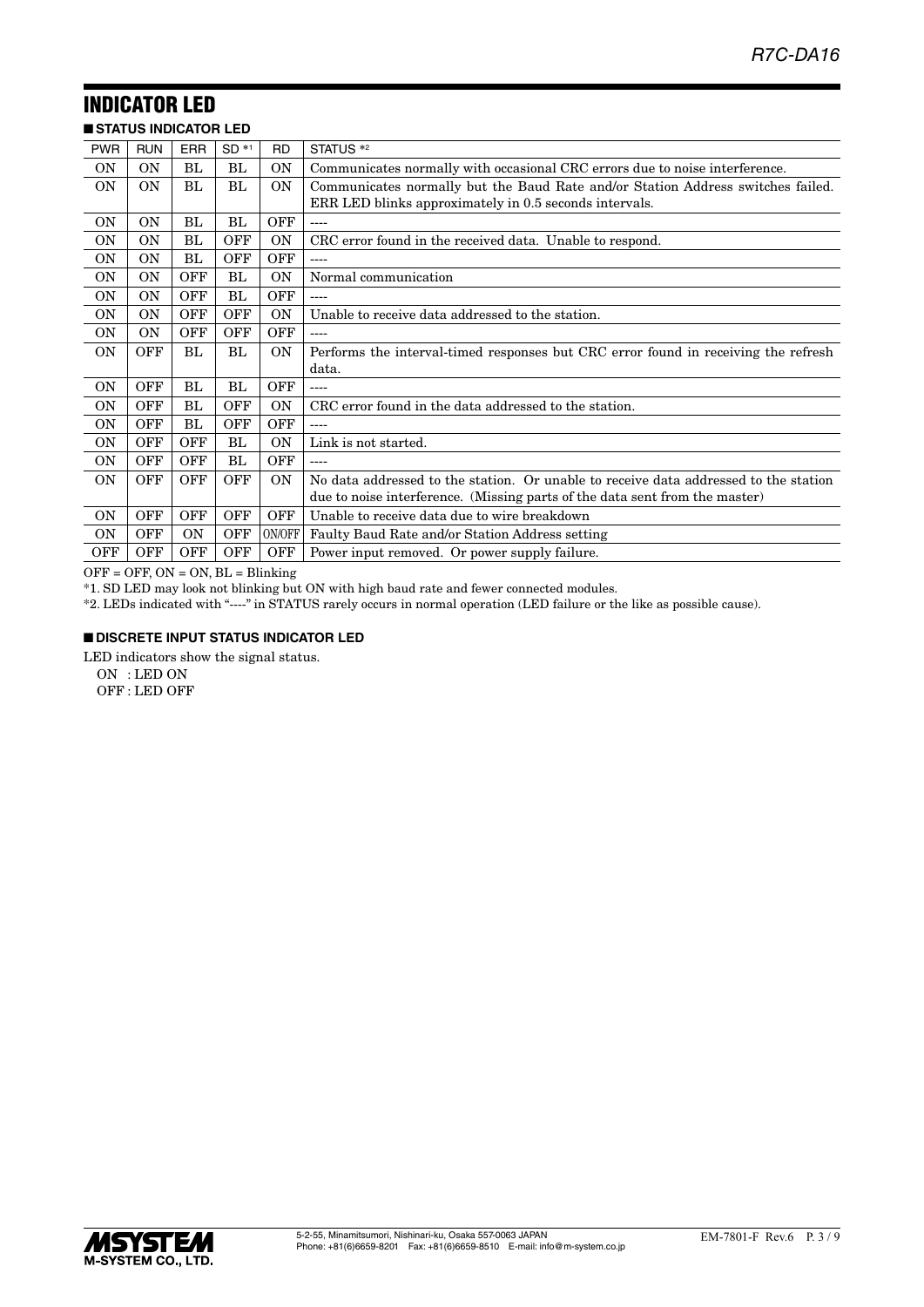### TERMINAL CONNECTIONS

Connect the unit as in the diagram below.

### ■ **EXTERNAL DIMENSIONS unit: mm (inch)**



#### ■ **CONNECTION DIAGRAM**



#### ■ **Input Connection Examples**



1

COM

4

DA

In order to improve EMC performance, bond the FG terminal to ground.

Caution: FG terminal is NOT a protective conductor terminal.

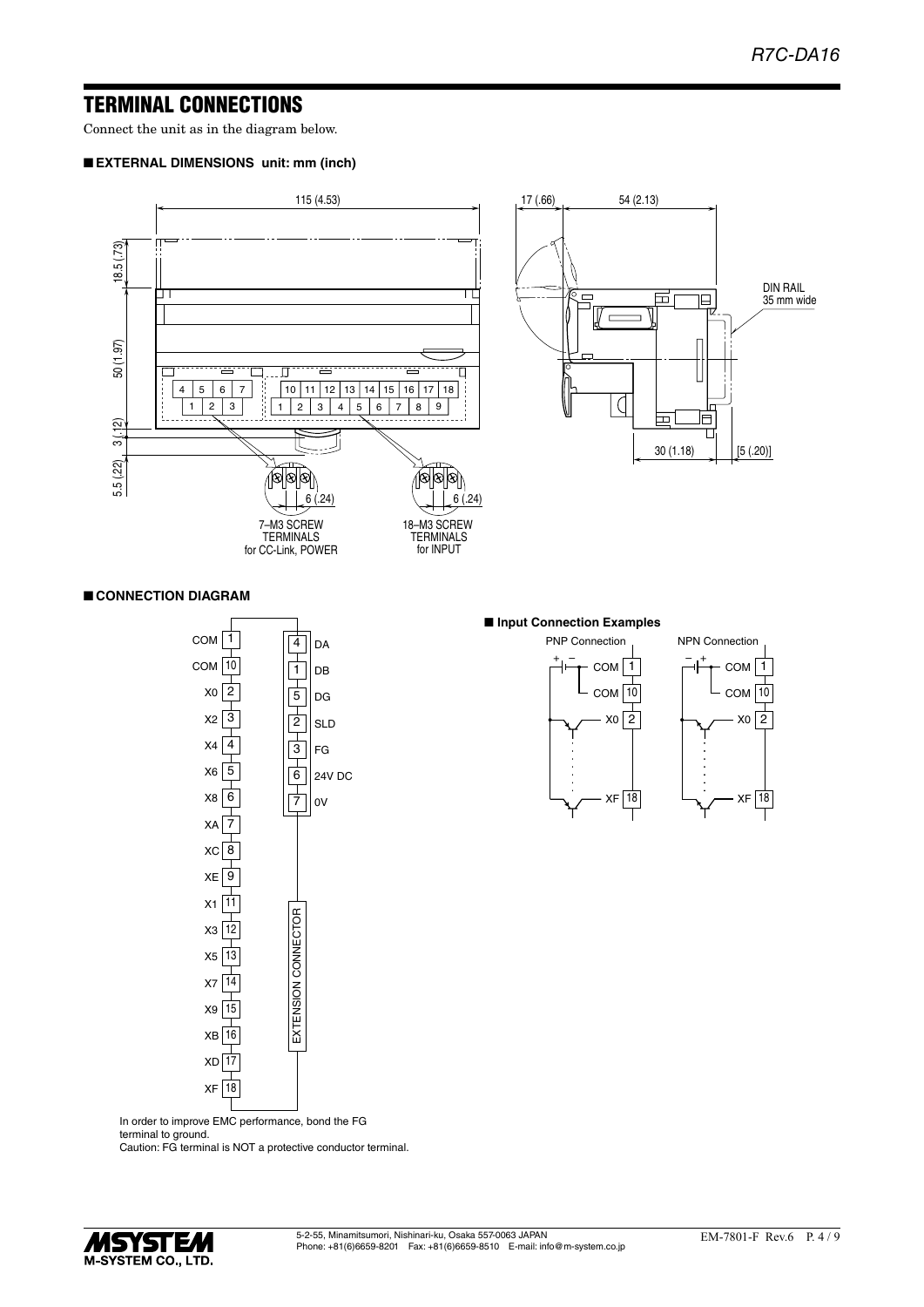### COMMUNICATION CABLE CONNECTIONS



Be sure to connect the terminating resistor included in the product package to the unit at both ends of communication line. The terminator must be connected across DA and DB.

The Master Unit can be located other than at the extreme ends of communication line.

### DATA ALLOCATION

### ■ **R7C-DA16**



### ■ **R7C-DA16 + R7C-EA16**

|     | Interval-timed Response (X)                         |            | Refresh Data (Y) |
|-----|-----------------------------------------------------|------------|------------------|
| -   | $\mathsf{RX}(n+0)$ F to $\mathsf{RX}(n+0)0$         | (R7C-DA16) |                  |
| 1 C | $\mathsf{RX}(n+1)\mathsf{F}$ to $\mathsf{RX}(n+1)0$ | (R7C-EA16) | Unused           |
|     |                                                     |            |                  |

### ■ **R7C-DA16 + R7C-EC16x**



## I/O DATA DESCRIPTIONS

### ■ **DISCRETE I/O**



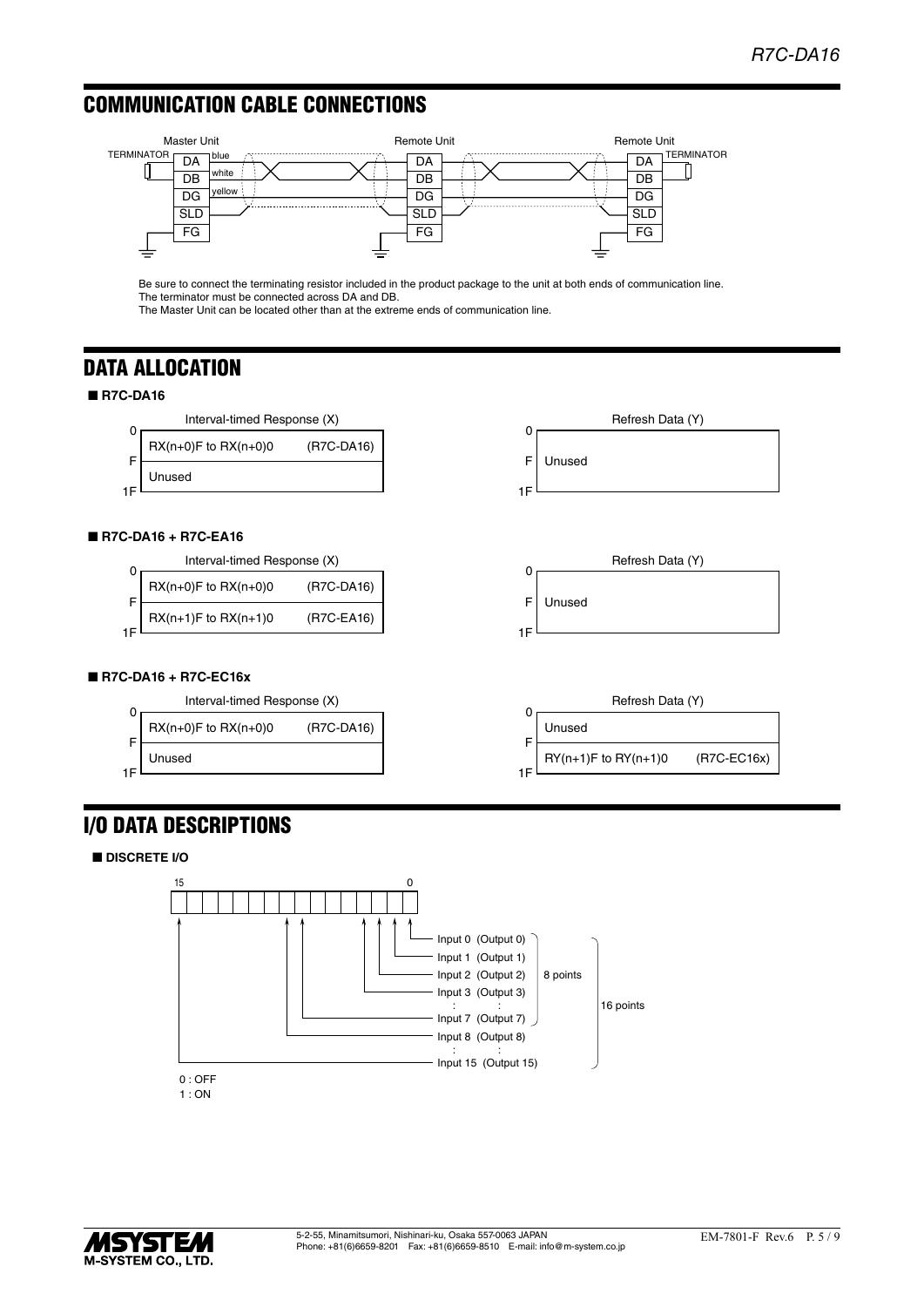### WIRING INSTRUCTIONS

■ **SCREW TERMINAL** 

Torque: 0.5 N·m

### ■ **SOLDERLESS TERMINAL**

Refer to the drawing below for recommended ring tongue terminal size. Spade tongue type is also applicable. Applicable wire size: 0.25 to 1.65 mm<sup>2</sup> (AWG 22 to 16) Recommended manufacturer: Japan Solderless Terminal MFG. Co., Ltd, Nichifu Co., Ltd



### CONFORMITY WITH CE MARKING

### ■ **CE MARKING**

CE marking requires to integrate safety regulations existed in each country in EU territory and to secure smooth distribution of products of which safety is guaranteed. It is mandatory by law that products distributed and sold in EU territory to have CE mark which shows that the product conforms with the requirements of EU Directive. Each EU Directive describes the scope of apparatuses to which that EU Directive is applied. M-System's R7C must conform with EMC Directive. Each Directive states only basic requirements. In order to mark the CE on an assembled machinery equipment, its manufac-

turer needs to check the overall conformity with Directives applicable to it.

#### ■ **WARNINGS AND CAUTIONS WHEN INSTALLING THE R7C**

The R7C needs to be installed in a control panel. This is effective not only to ensure general safety but also to contain noise emissions by the R7C inside the control panel. We conduct a series of testing to see that the product conforms to EMC Directive while it is installed in the control panel.

Warning and cautions when installing R7C are stated below.

- Use control panels with an internal panel plate, both made of metal, when installing the R7C.
- Make sure to adequately ground the control panel and the internal panel plate with a thick cable to maintain low impedance at high frequency.
- Use shielded cables for the signals taken out of the control panel.
- Choose a thick and short cable to ground the FG terminal of the R7C module to the internal panel plate of the control panel. Note: If electromagnetic radiation disturbance increases by grounding the FG terminal, remove the grounding.
- When painting the internal plate of the control panel, apply masking to expose metal surface to secure conductivity at the sections where the following parts are attached:
	- Bolts attaching the internal panel to the control panel
	- Ground for the FG of the R7C module
	- Earth clamp on the shielded cable
- Noise emissions inside the control panel might leak through its openings. Design them as small as possible. Recommended diameter is 10 cm or less.

### **Supplement:**

Additional measures may be taken depending upon actual installation sites. These points of cautions are illustrated in the next page.

- Prevent noise leakage by wrapping cables using shield covers, shield tubes and flexible conduits etc. if noise leaks through the cable outlet.
- Use an electromagnetic shield gasket and block up the gap between the control panel cabinet and its cover, if noise leaks through it.
- Connecting the internal panel plate and the cover of the control panel to the main cabinet using an earth strap may be effective to strengthen the grounding.
- Electromagnetically shielded control panel cabinet is effective for shielding.

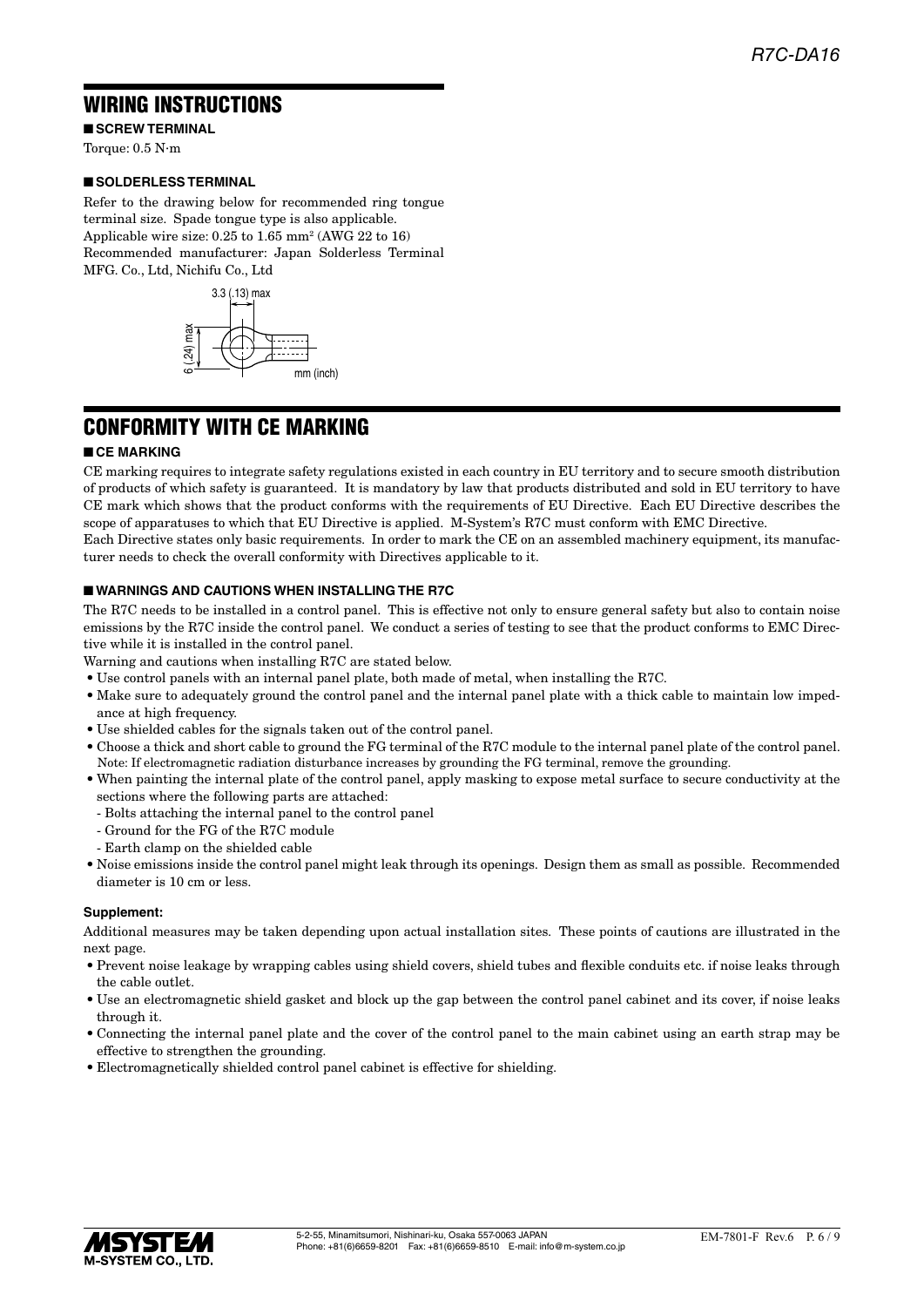**• Points of cautions applicable when installing the R7C Series**



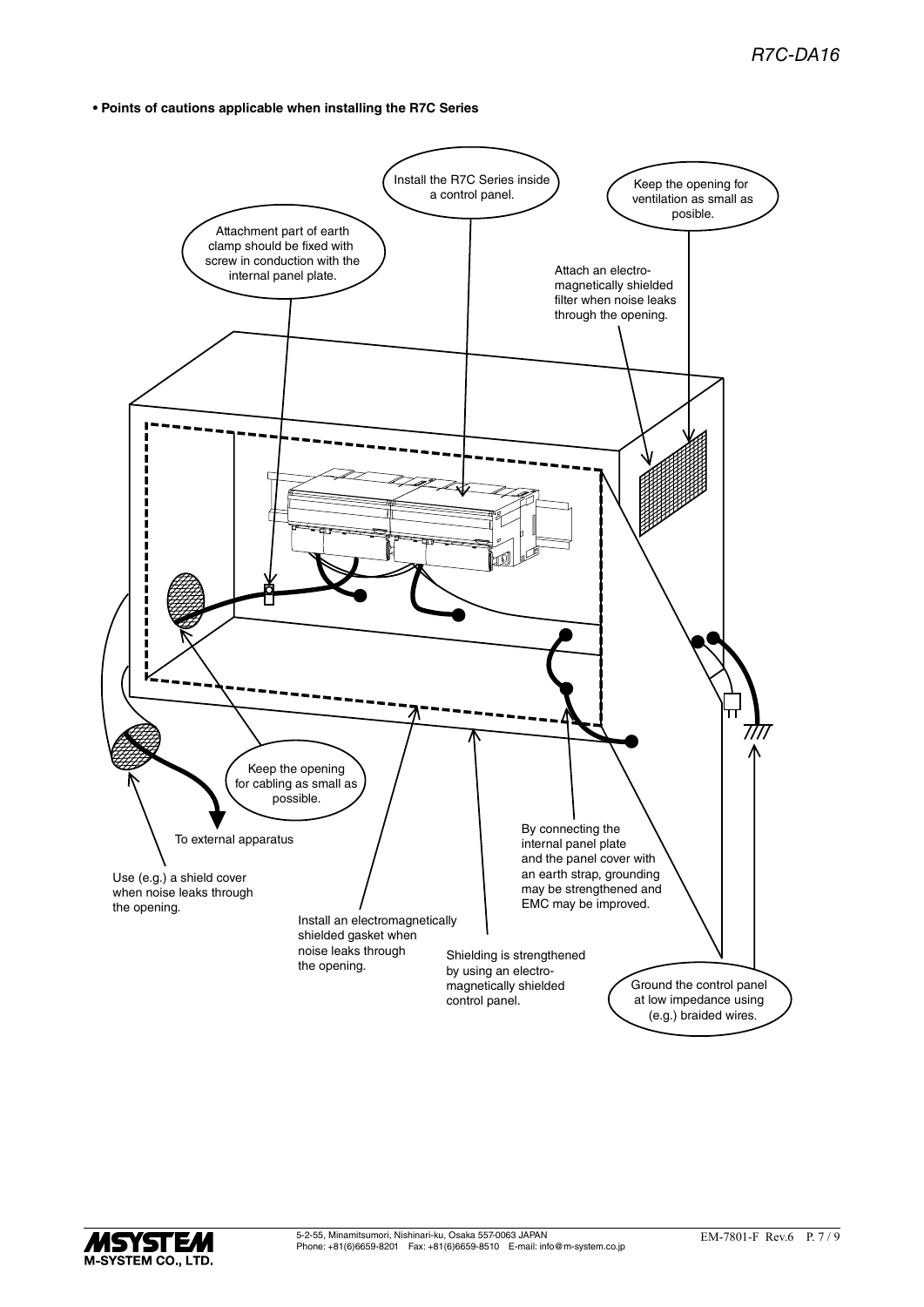### ■ **WARNINGS AND CAUTIONS WHEN LAYING CABLES**

Signal cables connected to the R7C contain high-frequency components. Since these cables has the same effect as an antenna, they emit these high-frequency components to the external space as noise or overlaps noise from the external space on themselves.

Cables with shielding should be used for the signal line due to the above reason.

EMC conformance test is conducted in the condition that shielded cables and earth clamps are used with the R7C.

- Warning and cautions when laying cables are stated below. These points of cautions are illustrated in the next page.
- Use shielded cables for those signal cables installed out of the control panel and for thermocouple and RTD extension wires.
- All the network cables connected to R7C should be shielded.
- Use exclusively designed cables for the CC-Link.
- Expose the shield at a part of the cable cover, clip it with an earth clamp, and ground it to the internal panel of the control panel. A drain wire connected to the panel in a pig-tail form cannot maintain low impedance against high-frequency noise, thus grounding (noise shielding) in this form will not be effective.

#### **Supplement:**

Additional measures may be taken depending upon actual installation sites. These points of cautions are illustrated in the next page.

- Keep cables as short as possible. It prevents noise emissions from the cables and noise overlapping to the cables.
- Attach a ferrite core to reduce noise impact to the signal cables susceptible to the noise. Ferrite core can be attached close to the cable outlet of the control panel or close to the I/O terminal or connector, whichever is more effective. Also, the impact might be reduced by winding the cable around the ferrite core for extra turns or attaching multiple ferrite cores.
- Keep cables which are easily affected by noise away from those which can be a noise source.



In the following are examples of effective ways to lay cables separately:

- Keeping physical distance (farther than 20 cm from motor drive cables, farther than 10 cm for other groups).
- Dividing off by a grounded metal plate
- Grouping into separate grounded metal pipes or cable shields.

Wires on each side of a filter should not be too close to each other. Noise could ride onto the other side of cable. Extra attention needs to be paid at the following parts.

- Noise filter that is enclosed in power cables.
- Ferrite core that is attached to signal cables.
- Noise limiting circuit (surge quenching circuit, transient absorber circuit, etc.) that is enclosed in signal cables.